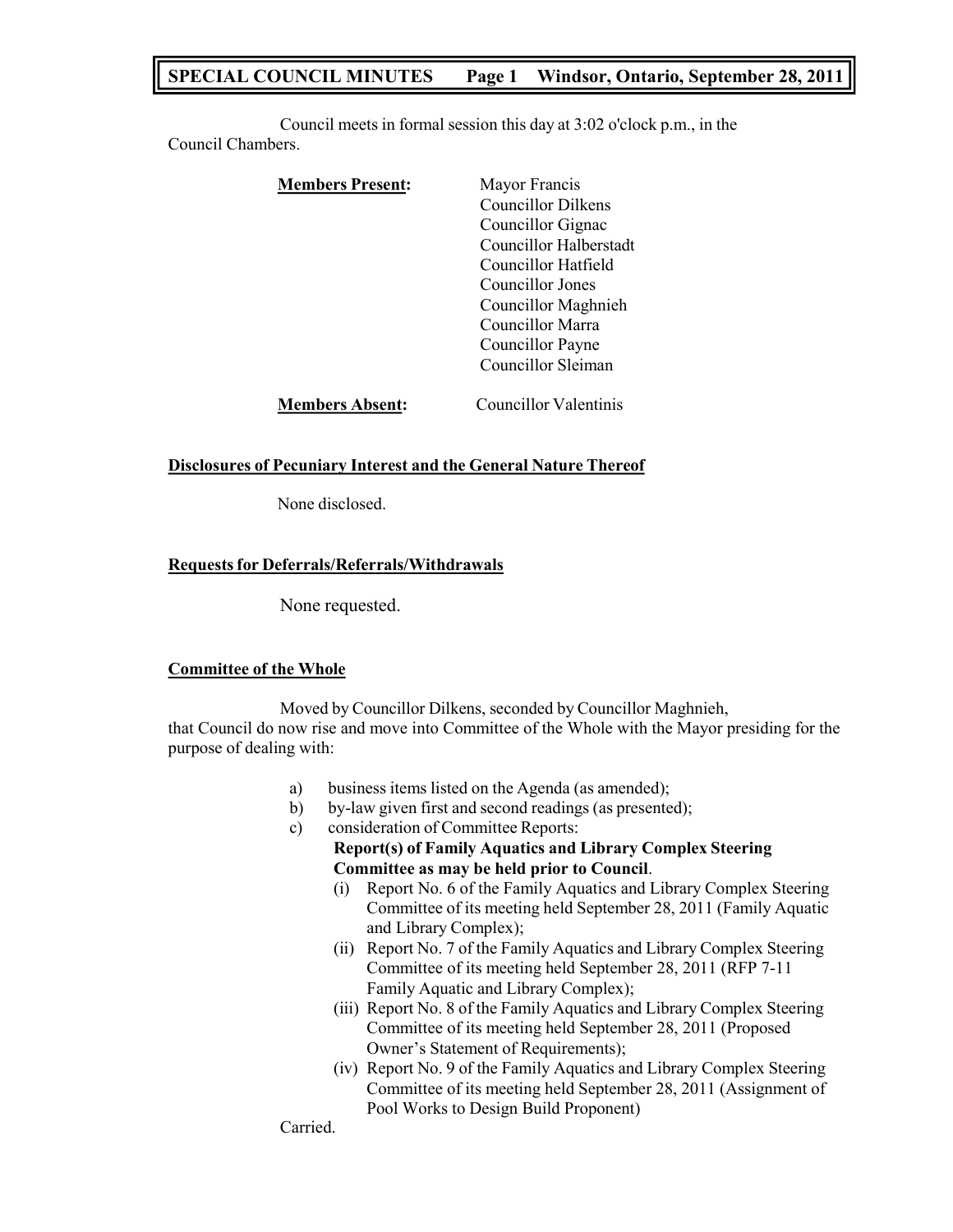## **SPECIAL COUNCIL MINUTES Page 2 Windsor, Ontario, September 28, 2011**

#### **Communications**

Moved by Councillor Dilkens, seconded by Councillor Maghnieh,

**M258-2011** That the memo from the Manager of Purchasing & Risk Management dated September 28, 2011 entitled "Family Aquatic and Library Complex – Retention of Consultants for Preparation of Owner's Statement of Requirements ("OSR")" **BE RECEIVED** for information Carried.

### **Committee Reports**

Moved by Councillor Dilkens, seconded by Councillor Jones, **M259-2011** That **Report No. 6 of the Family Aquatics and Library Complex Steering Committee** of its meeting held September 28, 2011 (Family Aquatic and Library Complex) **BE ADOPTED** as presented.

Carried.

Moved by Councillor Dilkens, seconded by Councillor Maghnieh,

**M260-2011** That **Report No. 7 of the Family Aquatics and Library Complex Steering Committee** of its meeting held September 28, 2011(RFP 7-11 Family Aquatic and Library Complex) **BE ADOPTED** as presented.

Carried.

Moved by Councillor Dilkens, seconded by Councillor Payne,

**M261-2011** That **Report No. 8 of the Family Aquatics and Library Complex Steering Committee** of its meeting held September 28, 2011(Proposed Owner's Statement of Requirements) **BE ADOPTED** as presented.

Carried.

Moved by Councillor Jones, seconded by Councillor Sleiman,

**M262-2011** That **Report No. 9 of the Family Aquatics and Library Complex Steering Committee** of its meeting held September 28, 2011 (Assignment of Pool Works to Design Build Proponent) **BE ADOPTED** as presented.

Carried.

#### **By-laws**

Moved by Councillor Marra, seconded by Councillor Payne, That the following By-law No. 170-2011 be introduced and read a

first and second time:

173-2011 "A BY-LAW TO CONFIRM THE PROCEEDINGS OF THE COUNCIL OF THE CORPORATION OF THE CITY OF WINDSOR AT ITS MEETING HELD ON THE TWENTY-EIGHTH DAY OF SEPTEMBER, 2011"

Carried.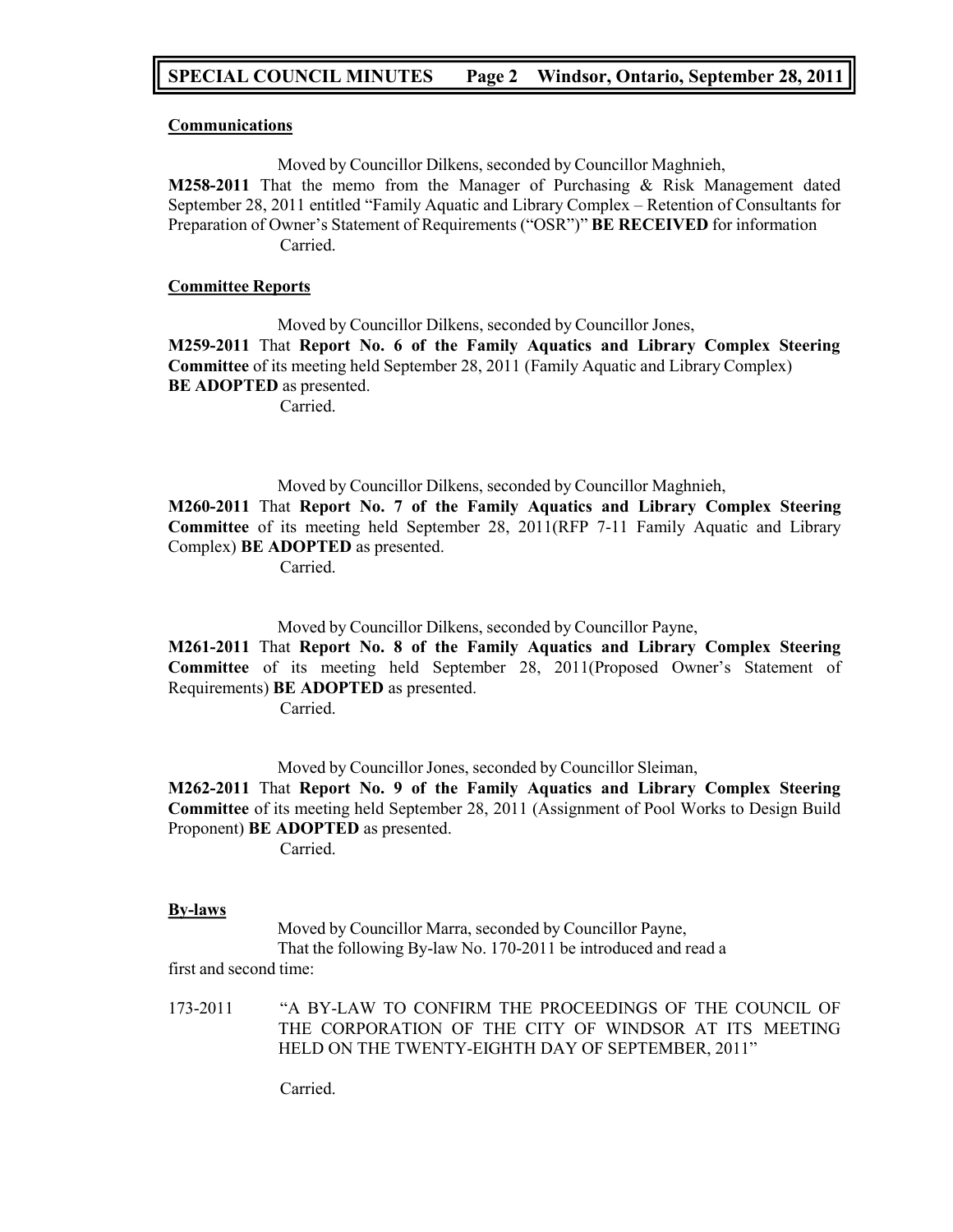## **SPECIAL COUNCIL MINUTES Page 3 Windsor, Ontario, September 28, 2011**

Moved by Councillor Sleiman, seconded by Councillor Valentinis,

That the Committee of the Whole does now rise and report to Council respecting the business items considered by the Committee:

- 1) Communication items (as presented)
- 2) business items listed on the Agenda (as presented)
- 3) Reports of the various committees noted in the agenda (as presented);
- 4) by-law given first and second readings (as presented).

Carried.

### **Notices of Motion**

None presented.

### **Third Reading of By-law**

Moved by Councillor Dilkens, seconded by Councillor Gignac, That By-Law 173-2011, having been read a first and second time be now read a third time and finally passed and that the Mayor and Clerk **BE AUTHORIZED** to sign and seal the same notwithstanding any contrary provision of the Council.

Carried.

### **Council Questions**

None submitted.

#### **Adjournment**

Moved by Councillor Marra, seconded by Councillor Payne, That this Council meeting stand adjourned until the next regular meeting of Council or at the call of the Mayor. Carried.

Accordingly, the meeting is adjourned at 3:07 o'clock p.m.

**MAYOR**

## **CITY CLERK**

### **THIS IS A DRAFT COPY**

#### **DEPUTY CITY CLERK/SENIOR MANAGER OF COUNCIL SERVICES**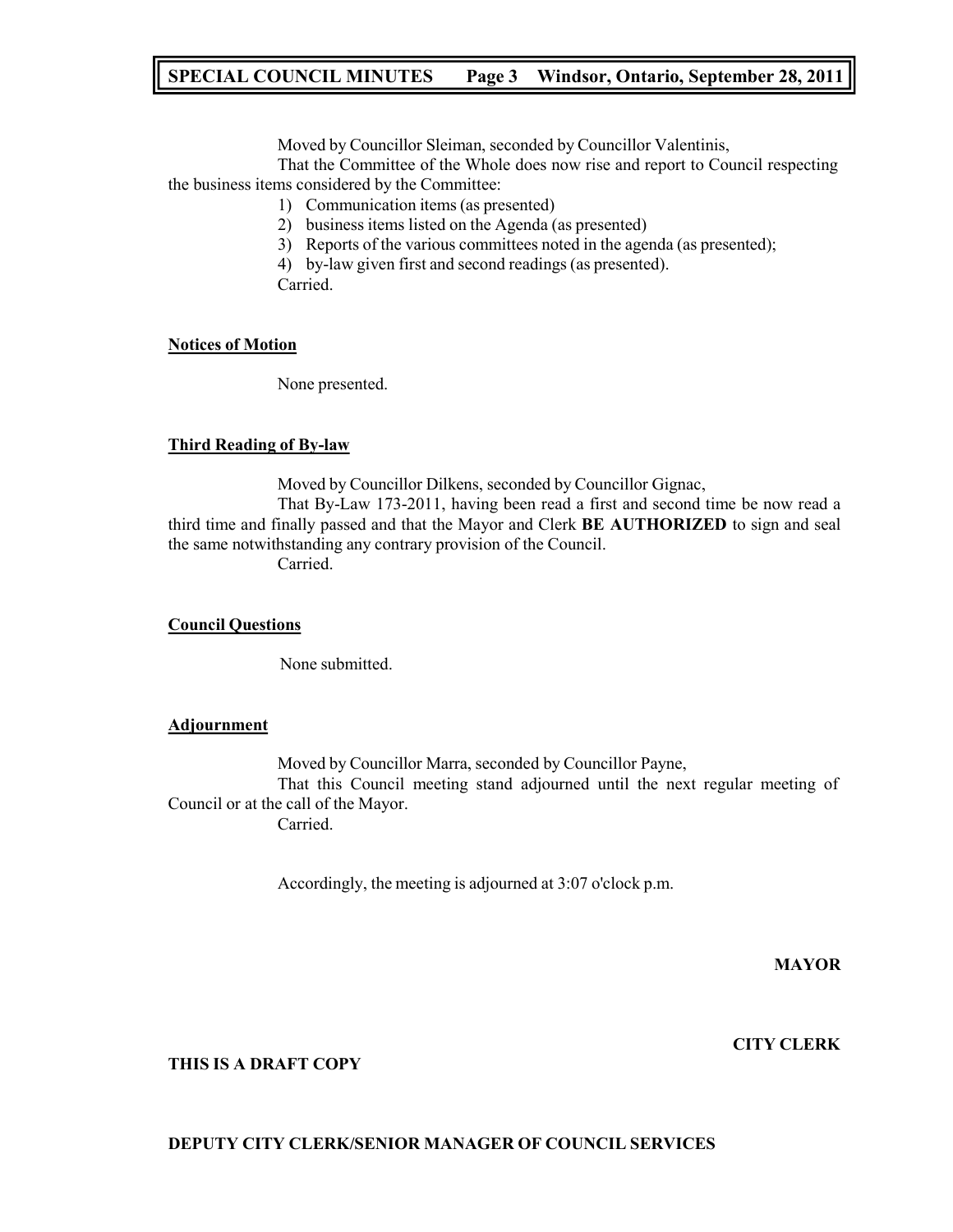## **SPECIAL COUNCIL MINUTES Page 4 Windsor, Ontario, September 28, 2011**

ADOPTED **by Council at its meeting held September 28, 2011** [M259-2011] **KK/** Windsor, Ontario September 28, 2011

## **REPORT NO. 6** of the **FAMILY AQUATICS AND LIBRARY COMPLEX STEERING COMMITTEE**

of its meeting held September 28, 2011

| <b>Present:</b> | <b>Councillor Dilkens, Chair</b><br><b>Councillor Sleiman</b> |
|-----------------|---------------------------------------------------------------|
|                 | <b>Councillor Jones</b>                                       |
|                 | <b>Councillor Payne</b>                                       |
| <b>Regrets:</b> | Councillor Fulvio Valentinis (via conference call)            |

Your Committee submits the following recommendation:

Moved by Councillor Jones seconded by Councillor Sleiman

That the report of the Manager of Purchasing and Risk Management dated September 28, 2011 entitled "Family Aquatic and Library Complex" **BE RECEIVED** for information.

Carried.

*Clerk's Note:* **The report of the Manager of Purchasing and Risk Management dated September 28, 2011 entitled "Family Aquatic and Library Complex" is** *attached* **for information.**

**CHAIRPERSON**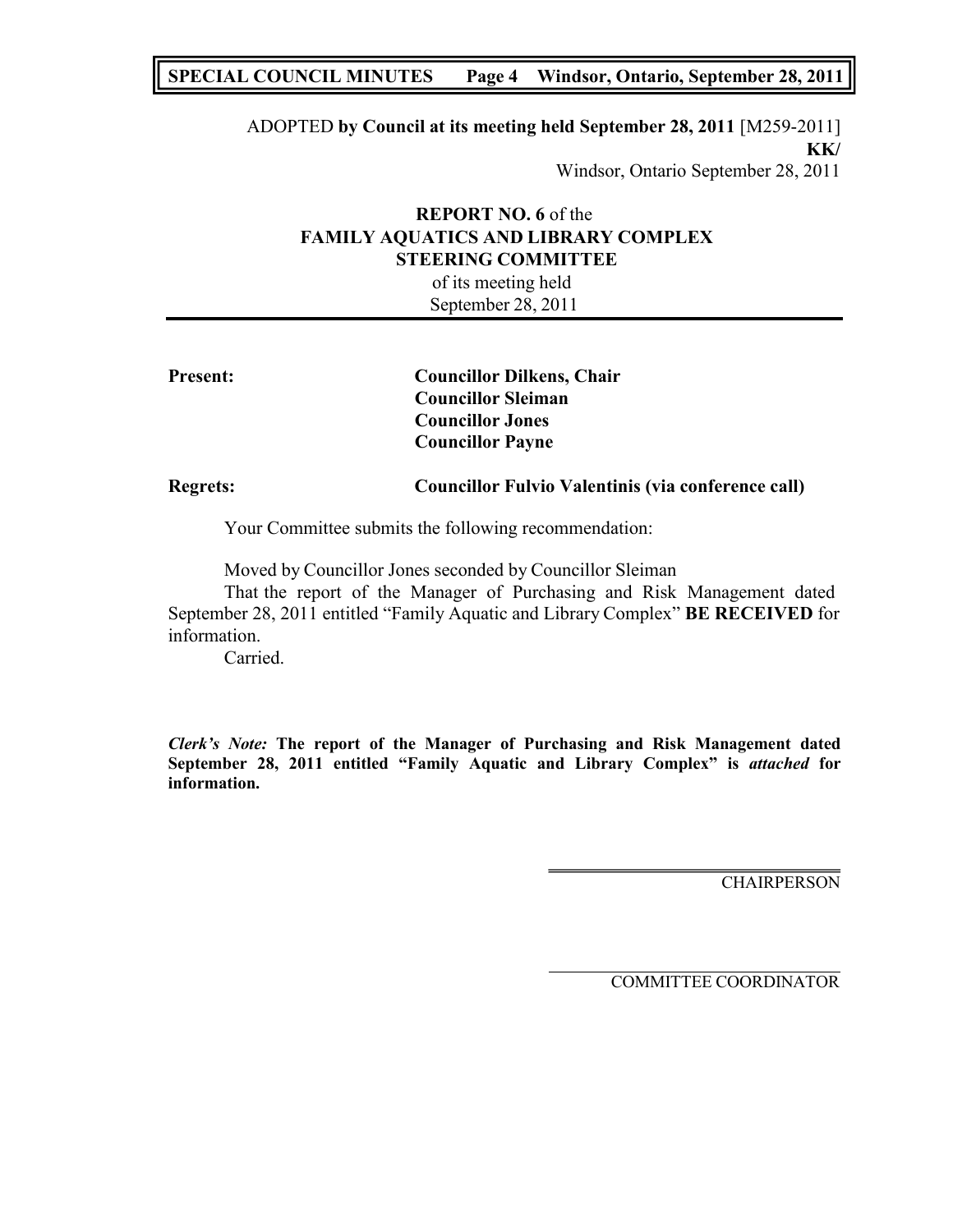## **SPECIAL COUNCIL MINUTES Page 5 Windsor, Ontario, September 28, 2011**

ADOPTED by Council at its meeting held September 28, 2011 [M260-2011] KK/

Windsor, Ontario September 28, 2011

## **REPORT NO. 7** of the **FAMILY AQUATICS AND LIBRARY COMPLEX STEERING COMMITTEE**

of its meeting held September 28, 2011

| <b>Present:</b> | <b>Councillor Dilkens, Chair</b>                     |
|-----------------|------------------------------------------------------|
|                 | <b>Councillor Sleiman</b><br><b>Councillor Jones</b> |
|                 | <b>Councillor Payne</b>                              |
| <b>Regrets:</b> | Councillor Fulvio Valentinis (via conference call)   |
|                 |                                                      |

Your Committee submits the following recommendation:

Moved by Councillor Jones seconded by Councillor Sleiman,

That the report of the Manager of Purchasing and Risk Management dated September 28, 2011 entitled "RFP 77-11 Family Aquatic and Library Complex" **BE RECEIVED** for information.

Carried.

*Clerk's Note:* The report of the Manager of Purchasing and Risk Management dated September 28, 2011 entitled "RFP 7-11 Family Aquatic and Library Complex" is *attached* for information.

**CHAIRPERSON**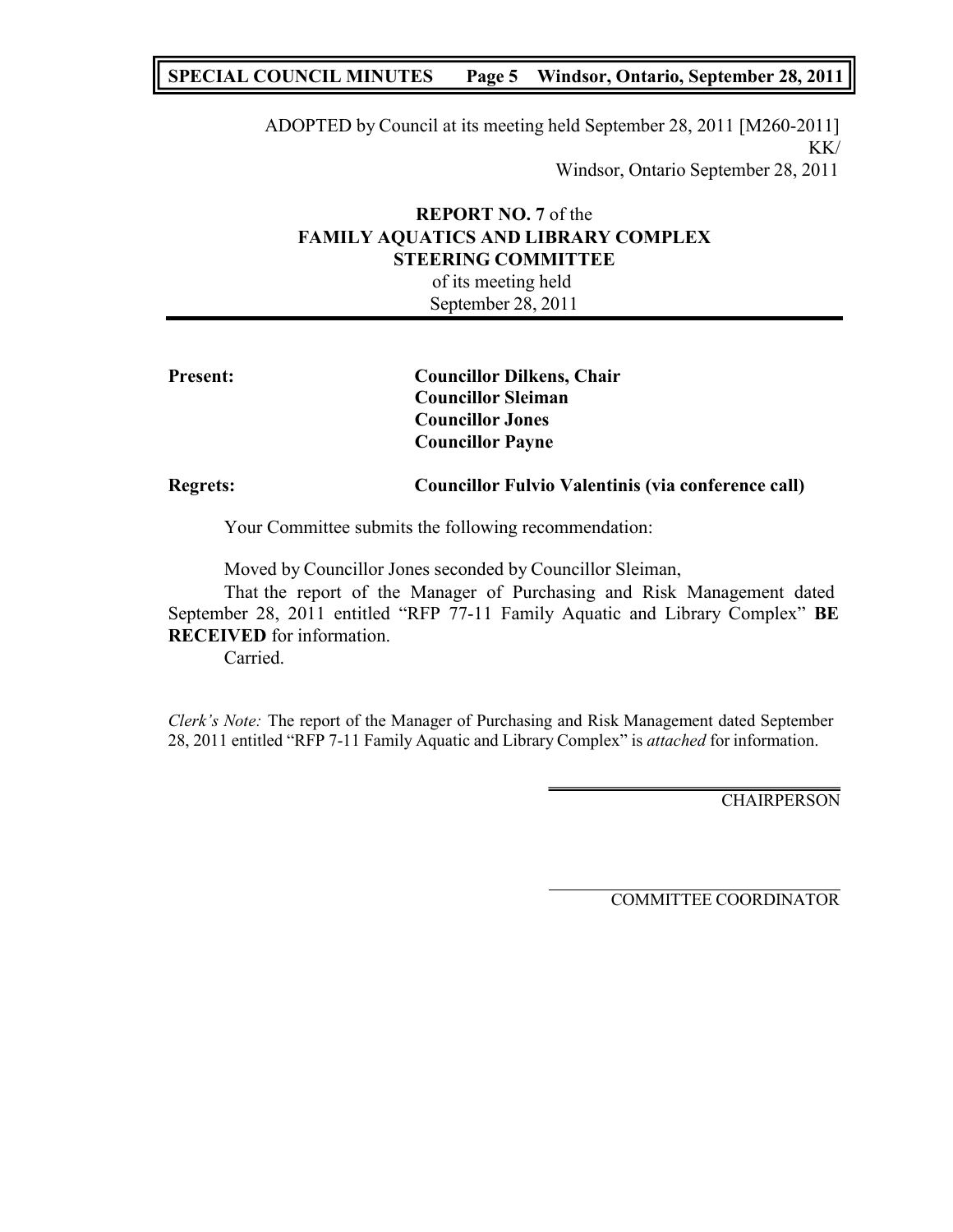## **SPECIAL COUNCIL MINUTES Page 6 Windsor, Ontario, September 28, 2011**

ADOPTED by Council at its meeting held September 28, 2011 [M261-2011] KK/

Windsor, Ontario September 28, 2011

## **REPORT NO. 8** of the **FAMILY AQUATICS AND LIBRARY COMPLEX STEERING COMMITTEE**

of its meeting held September 28, 2011

| <b>Present:</b> | <b>Councillor Dilkens, Chair</b><br><b>Councillor Sleiman</b> |
|-----------------|---------------------------------------------------------------|
|                 | <b>Councillor Jones</b><br><b>Councillor Payne</b>            |
| <b>Regrets:</b> | Councillor Fulvio Valentinis (via conference call)            |

Your Committee submits the following recommendation:

Moved by Councillor Sleiman, seconded by Councillor Payne,

That the Owner's Statement of Requirements (OSR) for inclusion in the Design Building RFP of the Family Aquatics and Library Complex **BE APPROVED** and further, that the term "*Super Bowl*" in the Aquatic Facility Features **BE REPLACED** with "*Space Bowl*" and the "endless pool/treadmill" **BE ADDED** to the Options for the Design/Builder to consider.

Carried.

*Clerk's Note:* The report of the City Engineer dated September 27, 2011 entitled "Proposed Owner's Statement of Requirements" is *attached* for information.

CHAIRPERSON